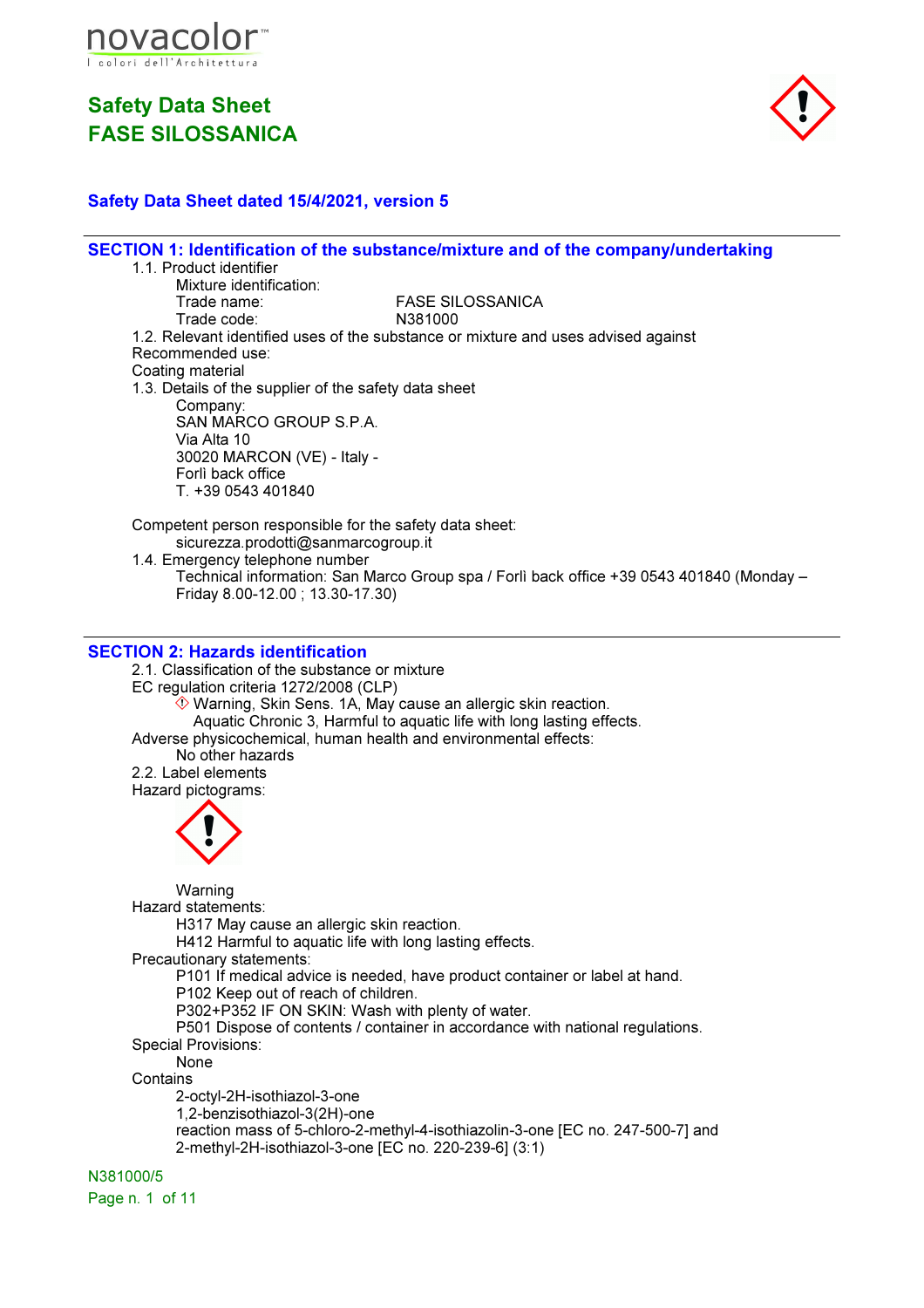

Special provisions according to Annex XVII of REACH and subsequent amendments: None

2.3. Other hazards

vPvB Substances: None - PBT Substances: None Other Hazards:

No other hazards

### SECTION 3: Composition/information on ingredients

- 3.1. Substances
	- N.A.
- 3.2. Mixtures

Hazardous components within the meaning of the CLP regulation and related classification:

| Qty                                   | <b>Name</b>                                                                                            | Ident. Number                   |                                        | <b>Classification</b>                                                                                                                                                                                                                                                        |
|---------------------------------------|--------------------------------------------------------------------------------------------------------|---------------------------------|----------------------------------------|------------------------------------------------------------------------------------------------------------------------------------------------------------------------------------------------------------------------------------------------------------------------------|
| $- < 0.05\%$                          | $>= 0.01\%$ pyrithione zinc                                                                            | CAS:<br>EC:                     | 13463-41-7<br>236-671-3                | → 3.1/3/Oral Acute Tox. 3 H301<br><b>→ 3.3/1 Eye Dam. 1 H318</b><br>→ 3.1/2/Inhal Acute Tox. 2 H330<br><b>♦ 3.9/1 STOT RE 1 H372</b><br><b>VA.1/A1 Aquatic Acute 1 H400</b><br>$M = 1000$ .<br>♦4.1/C1 Aquatic Chronic 1 H410<br>$M = 10.$<br><b>♦ 3.7/1B Repr. 1B H360</b>  |
|                                       | $>= 0.01\%$   1.2-benzisothiazol-<br>$-$ < 0.05% $ 3(2H)$ -one                                         | Index<br>number:<br>CAS:<br>EC: | 613-088-00-6<br>2634-33-5<br>220-120-9 | → 3.1/2/Inhal Acute Tox. 2 H330<br><b>1</b> 3.2/2 Skin Irrit. 2 H315<br>→ 3.3/1 Eye Dam. 1 H318<br>$\Diamond$ 3.4.2/1 Skin Sens. 1 H317<br>$\Diamond$ 3.1/4/Oral Acute Tox. 4 H302<br>♦4.1/A1 Aquatic Acute 1 H400<br>$M=1$ .<br>♦4.1/C2 Aquatic Chronic 2 H411<br>$M = 1$ . |
|                                       | $>= 0.01\%$ quaternary ammonium<br>- < 0.05% compounds, benzyl-<br>C12-C16-alkyldimethyl,<br>chlorides | CAS:<br>EC:                     | 68424-85-1<br>270-325-2                | <b>→ 3.2/1B Skin Corr. 1B H314</b><br>→ 3.3/1 Eye Dam. 1 H318<br>♦4.1/C1 Aquatic Chronic 1 H410<br>$M=1$ .<br>♦4.1/A1 Aquatic Acute 1 H400<br>$M = 10$<br><b>♦ 3.1/4/Oral Acute Tox. 4 H302</b>                                                                              |
| $>= 0.005%$ terbutryn<br>$- < 0.01\%$ |                                                                                                        | CAS:<br>EC:                     | 886-50-0<br>212-950-5                  | $\hat{\otimes}$ 4.1/A1 Aquatic Acute 1 H400<br>$M = 100.$<br>♦4.1/C1 Aquatic Chronic 1 H410<br>$M = 100.$<br><b>123.1/4/Oral Acute Tox. 4 H302</b><br>$\Diamond$ 3.4.2/1B Skin Sens. 1B H317                                                                                 |
| - < 0.01% one                         | >= 0.005%2-octyl-2H-isothiazol-3-                                                                      | Index<br>number:<br>CAS:<br>EC: | 26530-20-1<br>247-761-7                | 613-112-00-5 3.1/3/Oral Acute Tox. 3 H301<br>→ 3.1/3/Dermal Acute Tox. 3 H311<br><b>→ 3.2/1 Skin Corr. 1 H314</b><br><b>→ 3.3/1 Eye Dam. 1 H318</b><br><b>14.2/1A Skin Sens. 1A H317</b><br><b>♦ 3.1/2/Inhal Acute Tox. 2 H330</b>                                           |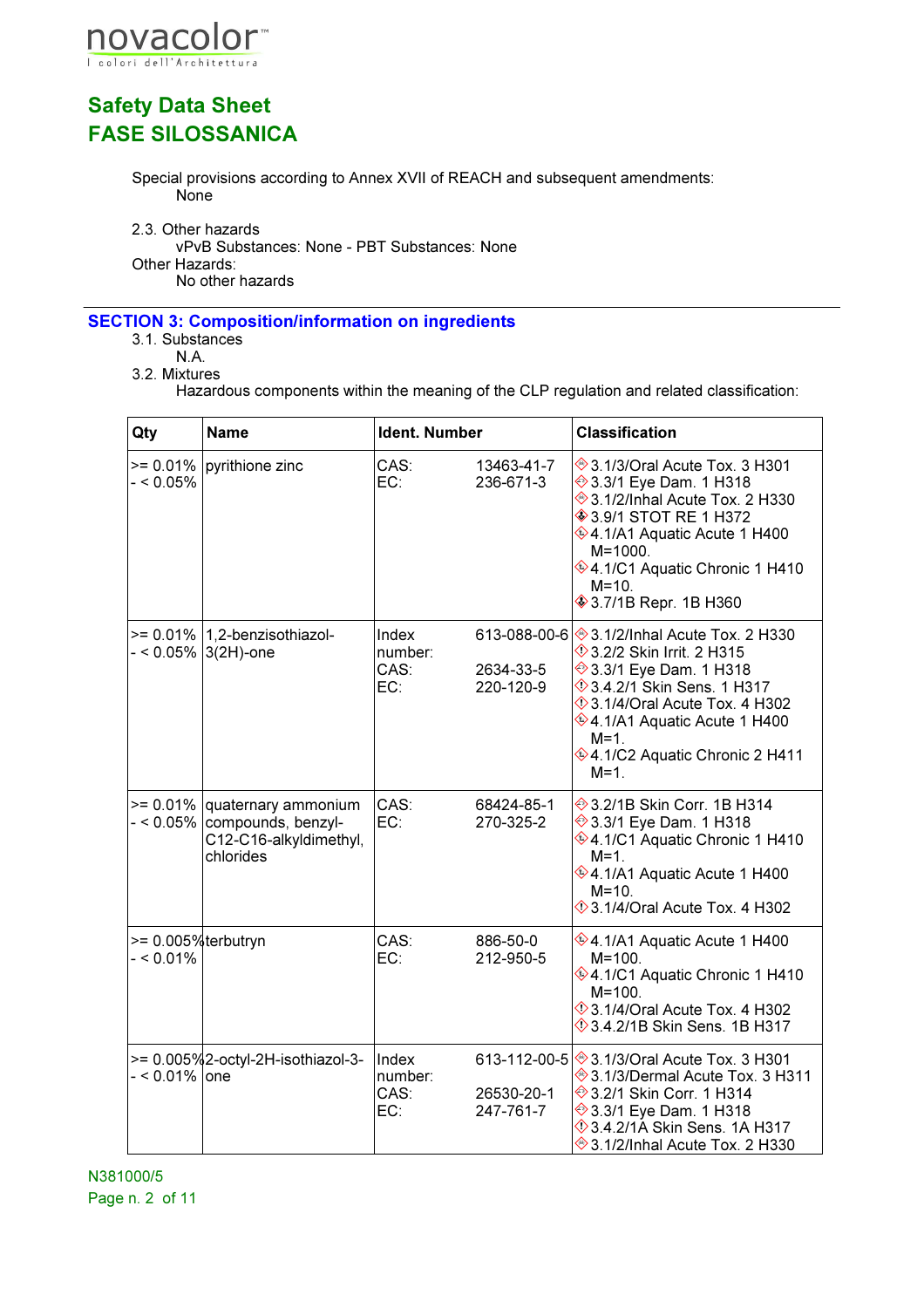

|                                         |                                                                                                                                                            |                          |            | $*$ 4.1/A1 Aquatic Acute 1 H400<br>$M = 100.$<br>♦4.1/C1 Aquatic Chronic 1 H410<br>$M = 100$ .<br><b>EUH071</b>                                                                                                                                                                                                                  |
|-----------------------------------------|------------------------------------------------------------------------------------------------------------------------------------------------------------|--------------------------|------------|----------------------------------------------------------------------------------------------------------------------------------------------------------------------------------------------------------------------------------------------------------------------------------------------------------------------------------|
| $>= 0.$<br>00015%<br>$- < 0$ .<br>0015% | reaction mass of 5-<br>chloro-2-methyl-4-<br>isothiazolin-3-one [EC<br>no. 247-500-7] and 2-<br>methyl-2H-isothiazol-3-<br>one [EC no. 220-239-6]<br>(3:1) | Index<br>number:<br>CAS: | 55965-84-9 | 613-167-00-5 3.1/2/Inhal Acute Tox. 2 H330<br>→ 3.1/2/Dermal Acute Tox. 2 H310<br>→ 3.1/3/Oral Acute Tox. 3 H301<br>→ 3.2/1C Skin Corr. 1C H314<br>→ 3.3/1 Eye Dam. 1 H318<br><b>14.2/1A Skin Sens. 1A H317</b><br>♦4.1/A1 Aquatic Acute 1 H400<br>$M = 100$ .<br>♦4.1/C1 Aquatic Chronic 1 H410<br>$M = 100$ .<br><b>EUH071</b> |

### SECTION 4: First aid measures

4.1. Description of first aid measures

In case of skin contact:

Immediately take off all contaminated clothing.

Remove contaminated clothing immediatley and dispose off safely.

In case of eyes contact:

In case of contact with eyes, rinse immediately with plenty of water and seek medical advice. In case of Ingestion:

Do not under any circumstances induce vomiting. OBTAIN A MEDICAL EXAMINATION IMMEDIATELY.

#### In case of Inhalation:

Remove casualty to fresh air and keep warm and at rest.

4.2. Most important symptoms and effects, both acute and delayed

None

4.3. Indication of any immediate medical attention and special treatment needed

In case of accident or unwellness, seek medical advice immediately (show directions for use or safety data sheet if possible). Treatment:

None

#### SECTION 5: Firefighting measures

- 5.1. Extinguishing media
	- Suitable extinguishing media:
	- Water.
	- Carbon dioxide (CO2).

Extinguishing media which must not be used for safety reasons:

None in particular.

- 5.2. Special hazards arising from the substance or mixture Do not inhale explosion and combustion gases. Burning produces heavy smoke.
- 5.3. Advice for firefighters
	- Use suitable breathing apparatus .

Collect contaminated fire extinguishing water separately. This must not be discharged into drains.

Move undamaged containers from immediate hazard area if it can be done safely.

N381000/5 Page n. 3 of 11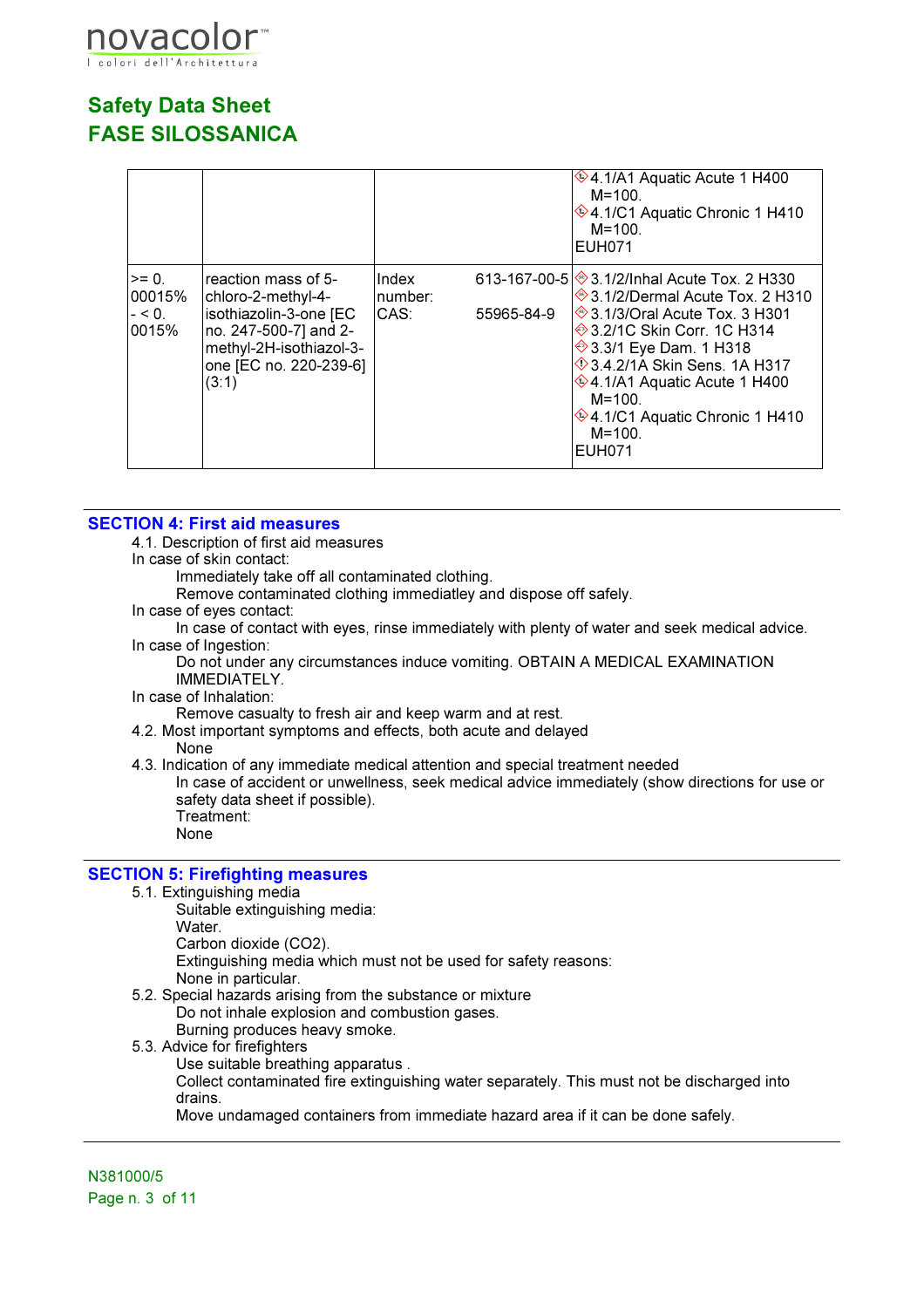

### SECTION 6: Accidental release measures

- 6.1. Personal precautions, protective equipment and emergency procedures Wear personal protection equipment. Remove persons to safety.
	- See protective measures under point 7 and 8.
- 6.2. Environmental precautions

Do not allow to enter into soil/subsoil. Do not allow to enter into surface water or drains. Retain contaminated washing water and dispose it.

In case of gas escape or of entry into waterways, soil or drains, inform the responsible authorities.

- Suitable material for taking up: absorbing material, organic, sand
- 6.3. Methods and material for containment and cleaning up
	- Wash with plenty of water.
- 6.4. Reference to other sections See also section 8 and 13

### SECTION 7: Handling and storage

7.1. Precautions for safe handling

Avoid contact with skin and eyes, inhalation of vapours and mists.

Don't use empty container before they have been cleaned.

Before making transfer operations, assure that there aren't any incompatible material residuals in the containers.

See also section 8 for recommended protective equipment.

Advice on general occupational hygiene:

Contamined clothing should be changed before entering eating areas.

- Do not eat or drink while working.
- 7.2. Conditions for safe storage, including any incompatibilities Keep away from food, drink and feed. Incompatible materials: None in particular. Instructions as regards storage premises: Adequately ventilated premises.
- 7.3. Specific end use(s) None in particular

#### SECTION 8: Exposure controls/personal protection

8.1. Control parameters

No occupational exposure limit available

- DNEL Exposure Limit Values
	- N.A.
- PNEC Exposure Limit Values
	- N.A.

8.2. Exposure controls

Eye protection:

Not needed for normal use. Anyway, operate according good working practices.

Protection for skin:

No special precaution must be adopted for normal use.

Protection for hands:

Use protective gloves that provides comprehensive protection, e.g. P.V.C., neoprene or rubber. Respiratory protection:

Not needed for normal use.

Thermal Hazards:

None

Environmental exposure controls:

None

Appropriate engineering controls:

N381000/5

Page n. 4 of 11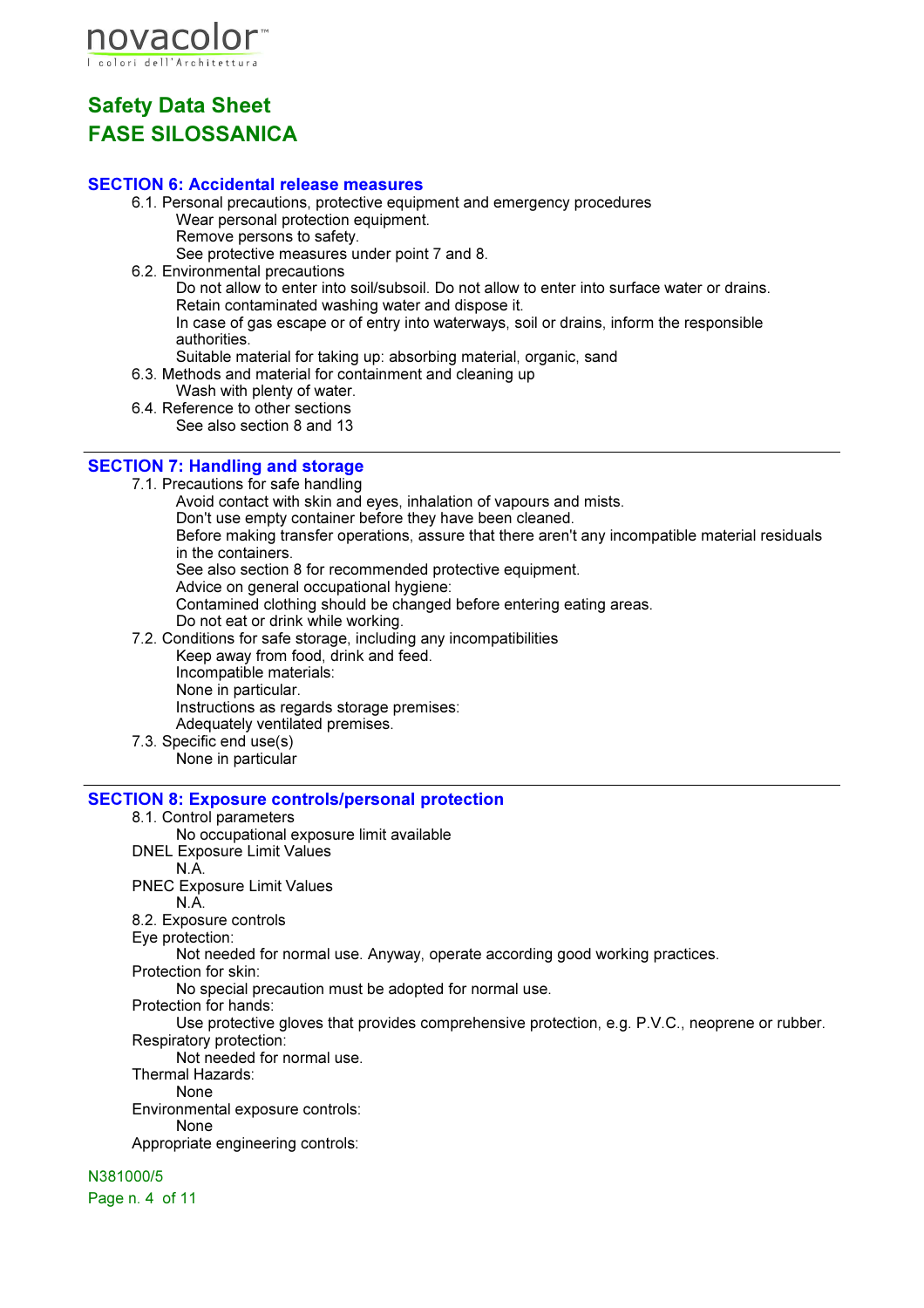

### None

| <b>SECTION 9: Physical and chemical properties</b>                       |                |      |      |
|--------------------------------------------------------------------------|----------------|------|------|
| 9.1. Information on basic physical and chemical properties               |                |      |      |
| Appearance:                                                              | liquid         |      |      |
| Colour:                                                                  | various        |      |      |
| Odour:                                                                   | characteristic |      |      |
| Odour threshold:                                                         | N.A.           |      |      |
| pH:                                                                      | 9              |      |      |
| Melting point / freezing point:                                          | N.A.           |      |      |
| Initial boiling point and boiling range:                                 | N.A.           | N.A. |      |
| Solid/gas flammability:<br>Upper/lower flammability or explosive limits: |                |      | N.A. |
| Vapour density:                                                          | N.A.           |      |      |
| Flash point:                                                             | N.A            |      |      |
| Evaporation rate:                                                        | N.A.           |      |      |
| Vapour pressure:                                                         | <b>N.A.</b>    |      |      |
| Relative density:                                                        | 1.02 kg/l      |      |      |
| Solubility in oil:                                                       | N.A.           |      |      |
| Partition coefficient (n-octanol/water):                                 |                | N.A  |      |
| Auto-ignition temperature:                                               | N.A            |      |      |
| Decomposition temperature:                                               | N.A.           |      |      |
| Viscosity:                                                               | N.A.           |      |      |
| Explosive properties:                                                    | N.A.           |      |      |
| Oxidizing properties:                                                    | N.A.           |      |      |
| 9.2. Other information                                                   |                |      |      |
| Miscibility:                                                             | N.A.           |      |      |
| Fat Solubility:                                                          | N.A.<br>N.A.   |      |      |
| Conductivity:<br>Substance Groups relevant properties                    |                | N.A. |      |
|                                                                          |                |      |      |
| <b>SECTION 10: Stability and reactivity</b>                              |                |      |      |
| 10.1. Reactivity                                                         |                |      |      |
| Stable under normal conditions                                           |                |      |      |
| 10.2. Chemical stability                                                 |                |      |      |
| Stable under normal conditions                                           |                |      |      |
| 10.3. Possibility of hazardous reactions                                 |                |      |      |
| None                                                                     |                |      |      |
| 10.4. Conditions to avoid                                                |                |      |      |
| Stable under normal conditions.                                          |                |      |      |
| 10.5. Incompatible materials                                             |                |      |      |
| None in particular.                                                      |                |      |      |
| 10.6. Hazardous decomposition products<br>None.                          |                |      |      |
|                                                                          |                |      |      |
| <b>SECTION 11: Toxicological information</b>                             |                |      |      |
| 11.1. Information on toxicological effects                               |                |      |      |
| Toxicological information of the product:                                |                |      |      |
| <b>FASE SILOSSANICA</b>                                                  |                |      |      |
| a) acute toxicity                                                        |                |      |      |
| Not classified                                                           |                |      |      |
|                                                                          |                |      |      |

No data available for the product

b) skin corrosion/irritation Not classified

No data available for the product c) serious eye damage/irritation

N381000/5 Page n. 5 of 11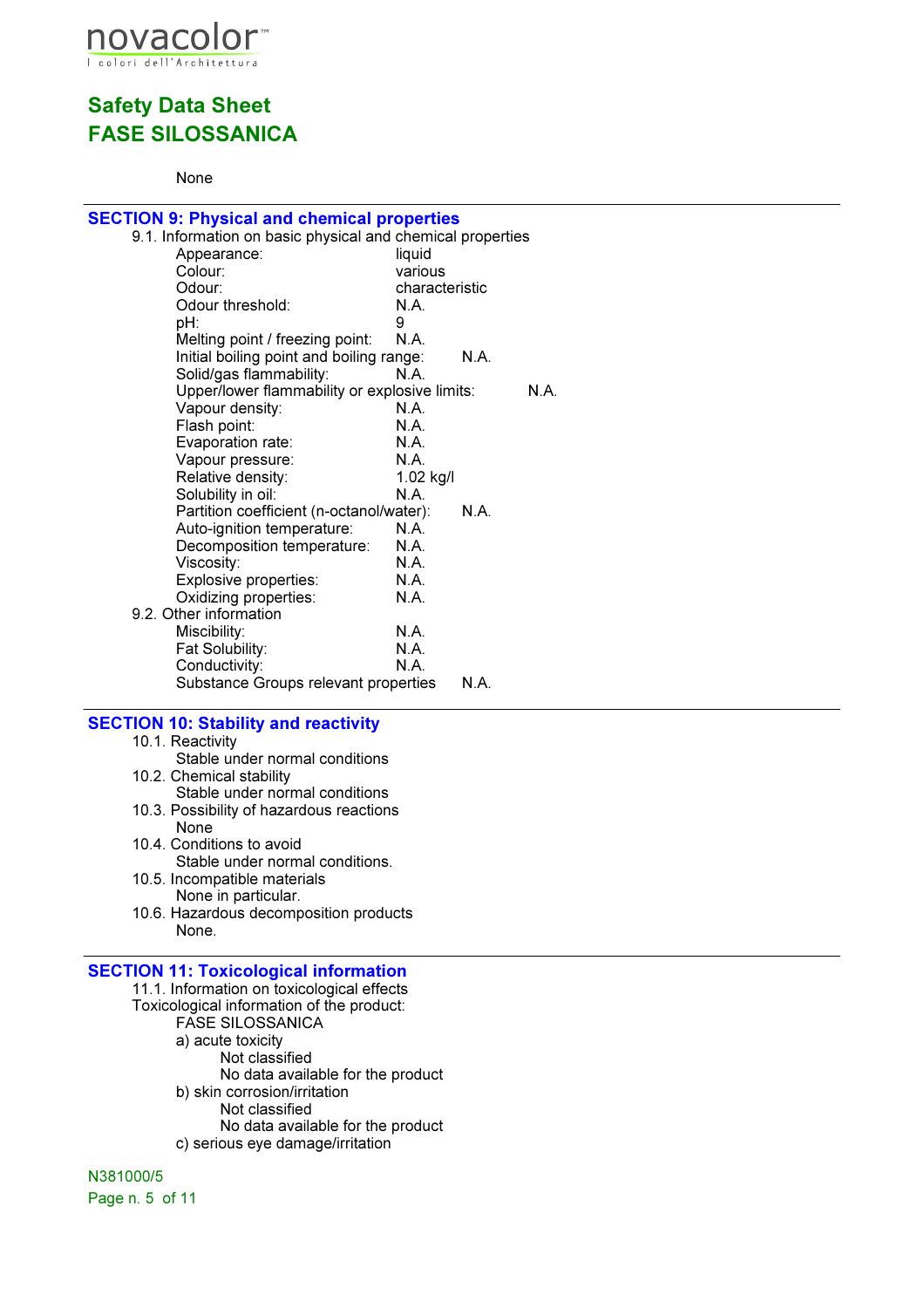

Not classified No data available for the product d) respiratory or skin sensitisation The product is classified: Skin Sens. 1A H317 e) germ cell mutagenicity Not classified No data available for the product f) carcinogenicity Not classified No data available for the product g) reproductive toxicity Not classified No data available for the product h) STOT-single exposure Not classified No data available for the product i) STOT-repeated exposure Not classified No data available for the product j) aspiration hazard Not classified No data available for the product Toxicological information of the main substances found in the product: pyrithione zinc - CAS: 13463-41-7 a) acute toxicity ATE - Oral 221 mg/kg bw ATE - Inhalation (Dust/mist) 0,14 mg/l 2-octyl-2H-isothiazol-3-one - CAS: 26530-20-1 a) acute toxicity ATE - Oral 125 mg/kg bw ATE - Dermal 311 mg/kg bw ATE - Inhalation (Dust/mist) 0,27 mg/l

### SECTION 12: Ecological information

#### 12.1. Toxicity Adopt good working practices, so that the product is not released into the environment. FASE SILOSSANICA The product is classified: Aquatic Chronic 3 - H412 pyrithione zinc - CAS: 13463-41-7 a) Aquatic acute toxicity: Endpoint: EC50 - Species: Algae 0.051 mg/l - Duration h: 72 - Notes: (Pseudokirchneriella subcapitata) (OECD 201) S 3023 Endpoint: EC50 - Species: Algae 0.013 mg/l - Duration h: 72 - Notes: (Skeletonema costatum) (ISO 10253) literature Endpoint: EC50 - Species: Daphnia 0.051 mg/l - Duration h: 48 - Notes: (OECD 202) S 3024 Endpoint: LC50 - Species: Fish 0.0104 mg/l - Duration h: 96 - Notes: (Brachydanio rerio) (OECD 203) S 3026 Endpoint: NOEC - Species: Daphnia 0.0022 mg/l - Notes: 21 d (OECD 211) S 3025 Endpoint: NOEC - Species: Fish 0.00125 mg/l - Notes: 28 d (Brachydanio rerio) (OECD 215) S 3027 Endpoint: NOEC - Species: Algae 0.0149 mg/l - Duration h: 72 - Notes: (Pseudokirchneriella subcapitata) (OECD 201) S 3023 Endpoint: NOEC - Species: Algae 0.000146 mg/l - Duration h: 96 - Notes: (Skeletonema costatum) (ISO 10253) literature 1,2-benzisothiazol-3(2H)-one - CAS: 2634-33-5

N381000/5 Page n. 6 of 11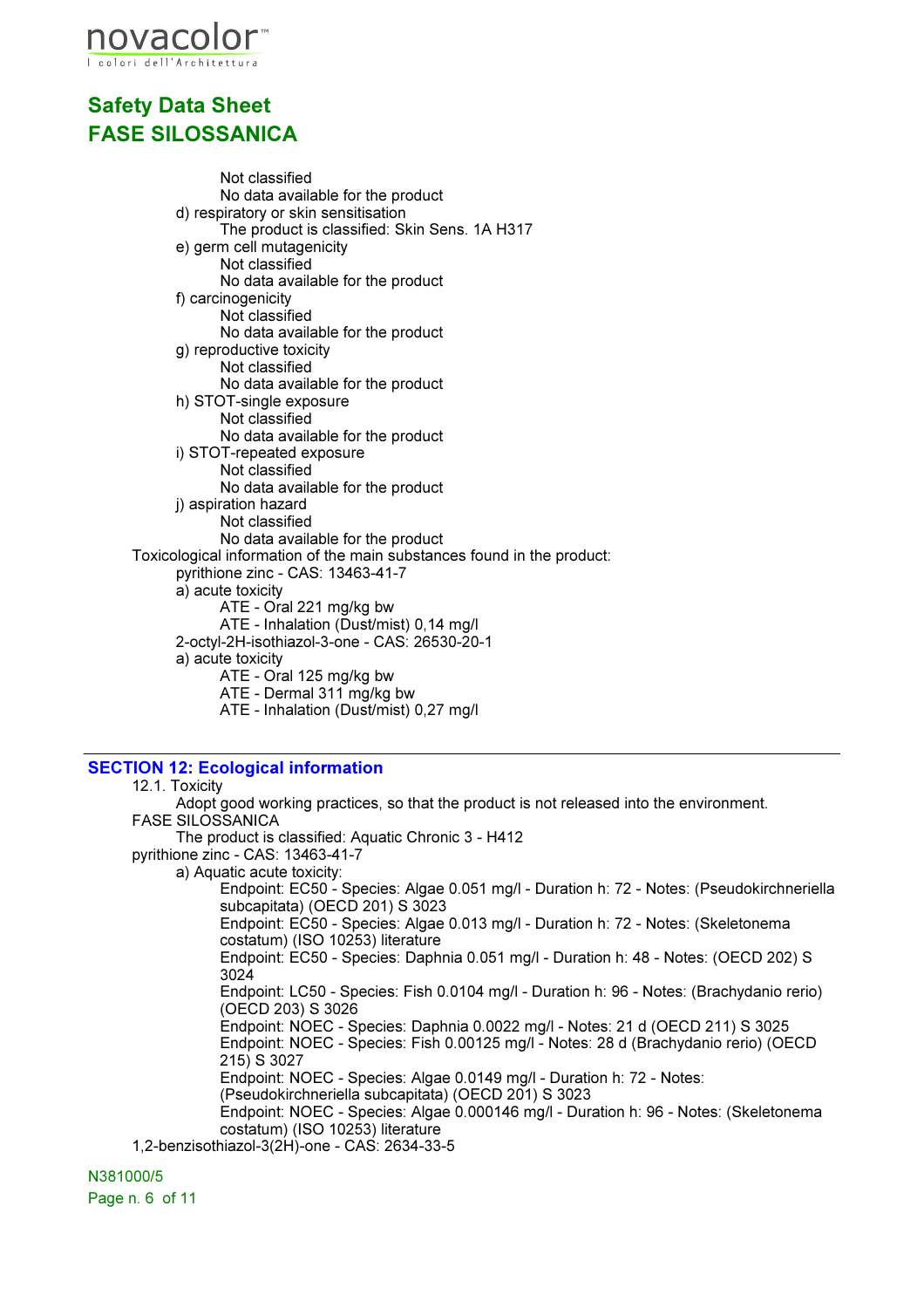

a) Aquatic acute toxicity: Endpoint: EC10 - Species: Algae 0.04 mg/l - Duration h: 72 - Notes: (Selenastrum capricornutum) (OECD 201) Endpoint: EC50 - Species: Algae 0.11 mg/l - Duration h: 72 - Notes: (Selenastrum capricornutum) (OECD 201) S2238 Endpoint: EC50 - Species: Daphnia 3.27 mg/l - Duration h: 48 - Notes: (OECD 202) S 2240 Endpoint: LC50 - Species: Fish 1.6 mg/l - Duration h: 96 - Notes: (Oncorhynchus mykiss) (OECD 203) S 2746 Endpoint: NOEC - Species: Daphnia 1.2 mg/l - Notes: 21 d (OECD 211) S 803 Endpoint: NOEC - Species: Fish 0.21 mg/l - Notes: 28 d (OECD 215) S 805 quaternary ammonium compounds, benzyl-C12-C16-alkyldimethyl, chlorides - CAS: 68424-85-1 a) Aquatic acute toxicity: Endpoint: EC50 - Species: Daphnia 0.016 mg/l - Duration h: 48 Endpoint: EC50 - Species: Algae 0.026 mg/l - Duration h: 72 Endpoint: LC50 - Species: Fish 0.85 mg/l - Duration h: 96 Endpoint: NOEC - Species: Daphnia 0.025 mg/l - Notes: 21d terbutryn - CAS: 886-50-0 2-octyl-2H-isothiazol-3-one - CAS: 26530-20-1 a) Aquatic acute toxicity: Endpoint: EC50 - Species: Daphnia 0.42 mg/l - Duration h: 48 - Notes: OECD 202 Endpoint: EC50 - Species: Algae 0.084 mg/l - Duration h: 72 - Notes: Scenedesmus subspicatus - OECD 201 Endpoint: LC50 - Species: Fish 0.036 mg/l - Duration h: 96 - Notes: Oncorhynchus mykiss - OECD 203 Endpoint: NOEC - Species: Daphnia 0.002 mg/l - Notes: 21d - OECD 211 Endpoint: NOEC - Species: Fish 0.022 mg/l - Notes: 28d Oncorhynchus mykiss - OECD 210 Endpoint: NOEC - Species: Algae 0.004 mg/l - Notes: 72d - OECD 201 reaction mass of 5-chloro-2-methyl-4-isothiazolin-3-one [EC no. 247-500-7] and 2-methyl-2H-isothiazol-3-one [EC no. 220-239-6] (3:1) - CAS: 55965-84-9 a) Aquatic acute toxicity: Endpoint: EC50 - Species: Daphnia 0.1 mg/l - Duration h: 48 - Notes: daphnia magna Endpoint: EC50 - Species: Algae 0.048 mg/l - Duration h: 72 - Notes: pseudokirchneriella subcapitata Endpoint: EC50 - Species: Fish 0.22 mg/l - Duration h: 96 - Notes: oncorhynchus mykiss Endpoint: NOEC - Species: Algae 0.00064 mg/l - Duration h: 48 - Notes: skeletonema costatum Endpoint: NOEC - Species: Daphnia 0.004 mg/l - Duration h: 504 - Notes: daphnia magna Endpoint: NOEC - Species: Fish 0.098 mg/l - Duration h: 672 - Notes: oncorhynchus mykiss Endpoint: NOEC - Species: Algae 0.0012 mg/l - Duration h: 72 - Notes: pseudokirchneriella subcapitata 12.2. Persistence and degradability N.A. 12.3. Bioaccumulative potential 1,2-benzisothiazol-3(2H)-one - CAS: 2634-33-5 Test: Kow - Partition coefficient 0.7 - Notes: (n-octanol/water) OECD 117 Log Kow (HPLC method) Test: BCF - Bioconcentrantion factor 6.95 - Notes: (fish) OECD 305 reaction mass of 5-chloro-2-methyl-4-isothiazolin-3-one [EC no. 247-500-7] and 2-methyl-2H-isothiazol-3-one [EC no. 220-239-6] (3:1) - CAS: 55965-84-9 Not bioaccumulative - Test: BCF - Bioconcentrantion factor 3.16 - Notes: (calculated) S 1177 Not bioaccumulative - Test: Kow - Partition coefficient 0.71 - Notes: (n-octanol/water) S 5 12.4. Mobility in soil N.A.

12.5. Results of PBT and vPvB assessment

N381000/5

Page n. 7 of 11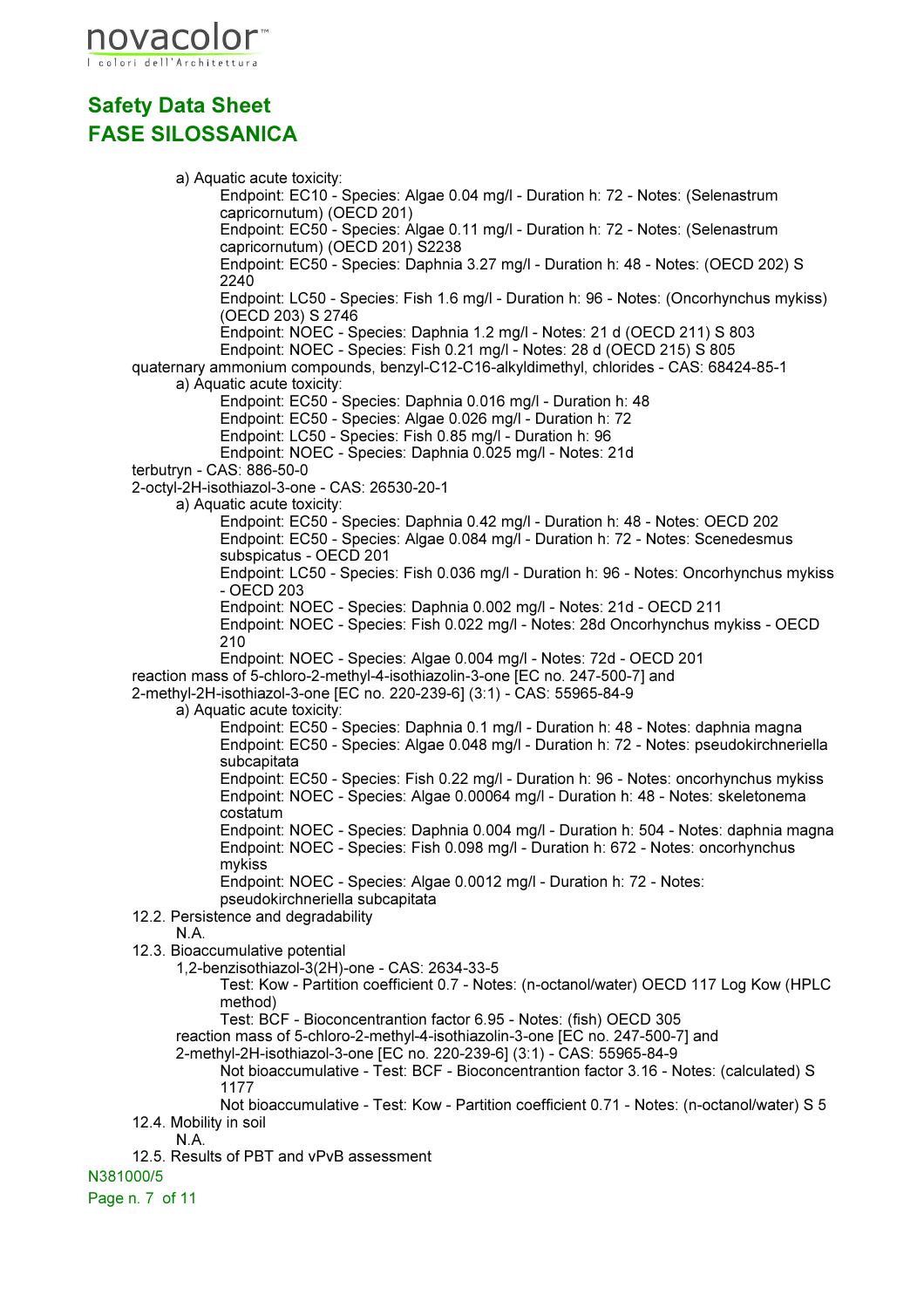

- vPvB Substances: None PBT Substances: None
- 12.6. Other adverse effects

None

### SECTION 13: Disposal considerations

13.1. Waste treatment methods

Recover if possible. In so doing, comply with the local and national regulations currently in force.

### SECTION 14: Transport information

14.1. UN number

The product is not dangerous under current provisions of the Code of International Carriage of Dangerous Goods by Road (ADR) and by Rail (RID), of the International Maritime Dangerous Goods Code (IMDG), and of the International Air Transport Association (IATA) regulations.

- 14.2. UN proper shipping name
	- N.A.
- 14.3. Transport hazard class(es) N.A.

14.4. Packing group

N.A.

- 14.5. Environmental hazards N.A.
- 14.6. Special precautions for user limited quantity: N.A.
- 14.7. Transport in bulk according to Annex II of Marpol and the IBC Code N.A.

### SECTION 15: Regulatory information

- 15.1. Safety, health and environmental regulations/legislation specific for the substance or mixture Dir. 98/24/EC (Risks related to chemical agents at work) Dir. 2000/39/EC (Occupational exposure limit values) Regulation (EC) n. 1907/2006 (REACH) Regulation (EC) n. 1272/2008 (CLP) Regulation (EC) n. 790/2009 (ATP 1 CLP) and (EU) n. 758/2013 Regulation (EU) 2015/830 Regulation (EU) n. 286/2011 (ATP 2 CLP) Regulation (EU) n. 618/2012 (ATP 3 CLP) Regulation (EU) n. 487/2013 (ATP 4 CLP) Regulation (EU) n. 944/2013 (ATP 5 CLP) Regulation (EU) n. 605/2014 (ATP 6 CLP) Regulation (EU) n. 2015/1221 (ATP 7 CLP) Regulation (EU) n. 2016/918 (ATP 8 CLP) Regulation (EU) n. 2016/1179 (ATP 9 CLP) Regulation (EU) n. 2017/776 (ATP 10 CLP) Regulation (EU) n. 2018/669 (ATP 11 CLP) Regulation (EU) n. 2018/1480 (ATP 13 CLP) Regulation (EU) n. 2019/521 (ATP 12 CLP) Restrictions related to the product or the substances contained according to Annex XVII Regulation (EC) 1907/2006 (REACH) and subsequent modifications:
- Restrictions related to the product: Restriction 3 Restrictions related to the substances contained: No restriction. Where applicable, refer to the following regulatory provisions : Directive 2012/18/EU (Seveso III)
	- Regulation (EC) nr 648/2004 (detergents).

N381000/5

Page n. 8 of 11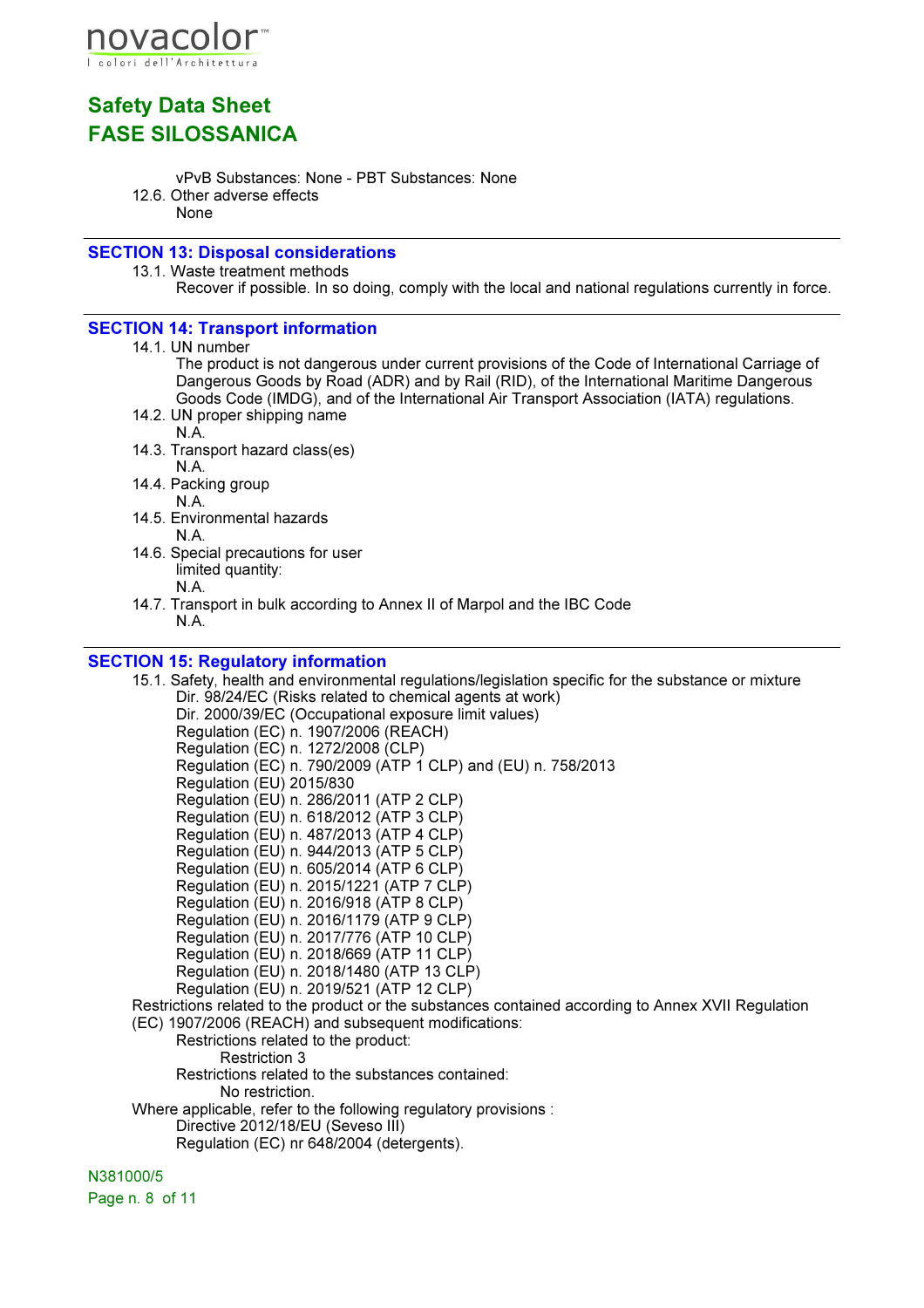

- Dir. 2004/42/EC (VOC directive)
- Provisions related to directive EU 2012/18 (Seveso III): Seveso III category according to Annex 1, part 1 None
- 15.2. Chemical safety assessment No Chemical Safety Assessment has been carried out for the mixture.

### SECTION 16: Other information

Full text of phrases referred to in Section 3:

- H301 Toxic if swallowed.
- H318 Causes serious eye damage.
- H330 Fatal if inhaled.
- H372 Causes damage to organs through prolonged or repeated exposure.
- H400 Very toxic to aquatic life.
- H410 Very toxic to aquatic life with long lasting effects.
- H360 May damage fertility or the unborn child if inhaled and in contact with skin.
- H315 Causes skin irritation.
- H317 May cause an allergic skin reaction.
- H302 Harmful if swallowed.
- H411 Toxic to aquatic life with long lasting effects.
- H314 Causes severe skin burns and eye damage.
- H311 Toxic in contact with skin.
- EUH071 Corrosive to the respiratory tract.
- H310 Fatal in contact with skin.

| <b>Hazard class and</b><br>hazard category | Code           | <b>Description</b>                      |
|--------------------------------------------|----------------|-----------------------------------------|
| Acute Tox. 2                               | 3.1/2/Dermal   | Acute toxicity (dermal), Category 2     |
| Acute Tox. 2                               | $3.1/2$ /Inhal | Acute toxicity (inhalation), Category 2 |
| Acute Tox. 3                               | 3.1/3/Dermal   | Acute toxicity (dermal), Category 3     |
| Acute Tox. 3                               | 3.1/3/Oral     | Acute toxicity (oral), Category 3       |
| Acute Tox, 4                               | 3.1/4/Oral     | Acute toxicity (oral), Category 4       |
| Skin Corr. 1                               | 3.2/1          | Skin corrosion, Category 1              |
| Skin Corr. 1B                              | 3.2/1B         | Skin corrosion, Category 1B             |
| Skin Corr. 1C                              | 3.2/1C         | Skin corrosion, Category 1C             |
| Skin Irrit. 2                              | 3.2/2          | Skin irritation, Category 2             |
| Eye Dam. 1                                 | 3.3/1          | Serious eye damage, Category 1          |
| Skin Sens. 1                               | 3.4.2/1        | Skin Sensitisation, Category 1          |
| Skin Sens. 1A                              | 3.4.2/1A       | Skin Sensitisation, Category 1A         |
| Skin Sens. 1B                              | 3.4.2/1B       | Skin Sensitisation, Category 1B         |
| Repr. 1B                                   | 3.7/1B         | Reproductive toxicity, Category 1B      |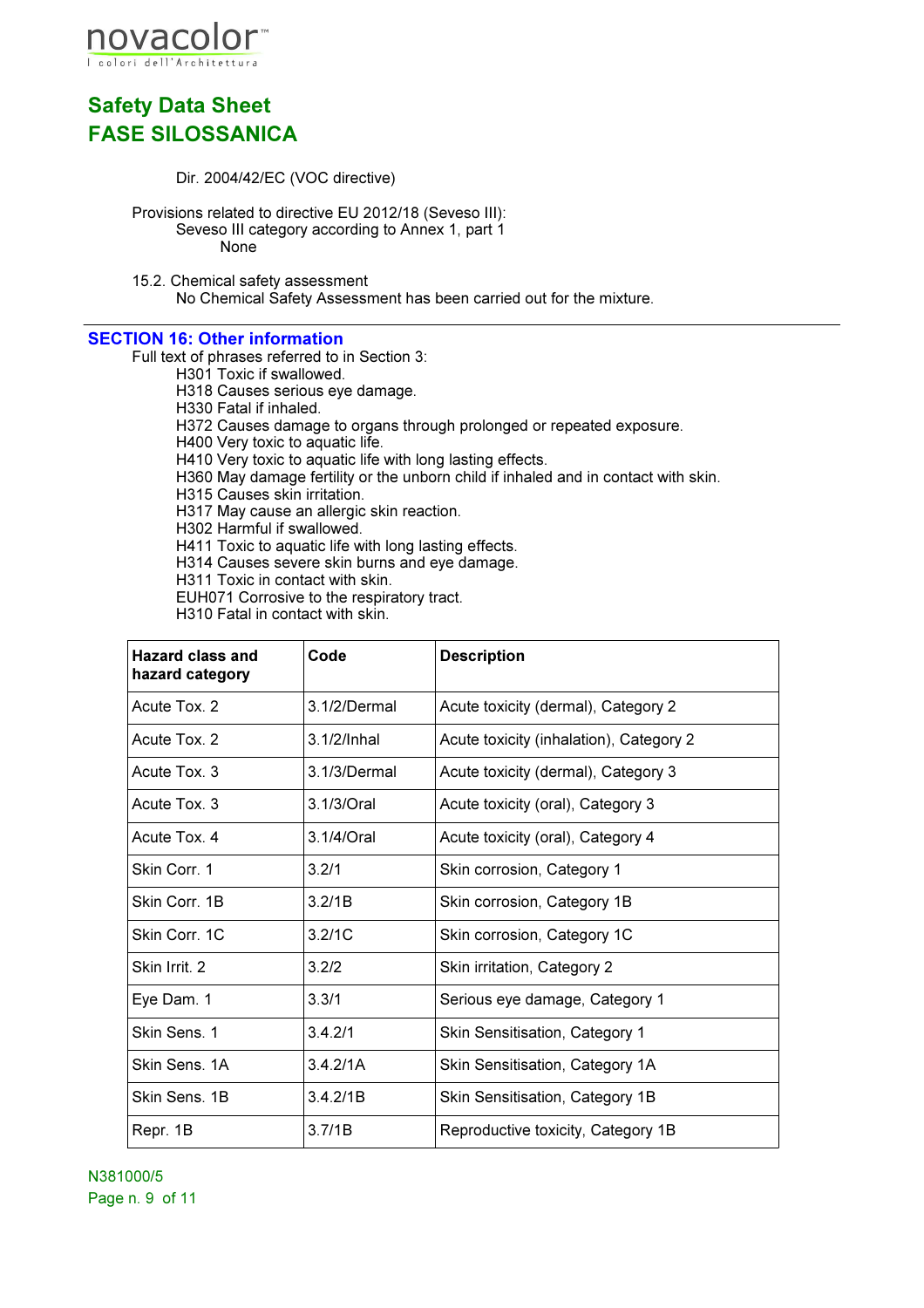

| STOT RE1          | 3.9/1  | Specific target organ toxicity - repeated<br>exposure, Category 1 |
|-------------------|--------|-------------------------------------------------------------------|
| Aquatic Acute 1   | 4.1/A1 | Acute aquatic hazard, category 1                                  |
| Aquatic Chronic 1 | 4.1/C1 | Chronic (long term) aquatic hazard, category 1                    |
| Aquatic Chronic 2 | 4.1/C2 | Chronic (long term) aquatic hazard, category 2                    |
| Aquatic Chronic 3 | 4.1/C3 | Chronic (long term) aquatic hazard, category 3                    |

Paragraphs modified from the previous revision:

SECTION 1: Identification of the substance/mixture and of the company/undertaking SECTION 2: Hazards identification SECTION 3: Composition/information on ingredients SECTION 4: First aid measures SECTION 8: Exposure controls/personal protection SECTION 9: Physical and chemical properties SECTION 11: Toxicological information SECTION 12: Ecological information SECTION 16: Other information

Classification and procedure used to derive the classification for mixtures according to Regulation (EC) 1272/2008 [CLP]:

| <b>Classification according to Regulation (EC) Nr.</b><br>1272/2008 | <b>Classification procedure</b> |
|---------------------------------------------------------------------|---------------------------------|
| Skin Sens. 1A, H317                                                 | Calculation method              |
| Aquatic Chronic 3, H412                                             | Calculation method              |

This document was prepared by a competent person who has received appropriate training. Main bibliographic sources:

ECDIN - Environmental Chemicals Data and Information Network - Joint Research Centre, Commission of the European Communities

SAX's DANGEROUS PROPERTIES OF INDUSTRIAL MATERIALS - Eight Edition - Van Nostrand Reinold

The information contained herein is based on our state of knowledge at the above-specified date. It refers solely to the product indicated and constitutes no guarantee of particular quality.

It is the duty of the user to ensure that this information is appropriate and complete with respect to the specific use intended.

This MSDS cancels and replaces any preceding release.

| ADR:        | European Agreement concerning the International Carriage of    |
|-------------|----------------------------------------------------------------|
|             | Dangerous Goods by Road.                                       |
| ATE:        | <b>Acute Toxicity Estimate</b>                                 |
| ATEmix:     | Acute toxicity Estimate (Mixtures)                             |
| CAS:        | Chemical Abstracts Service (division of the American Chemical  |
|             | Society).                                                      |
| CLP:        | Classification, Labeling, Packaging.                           |
| DNEL:       | Derived No Effect Level.                                       |
| EINECS:     | European Inventory of Existing Commercial Chemical Substances. |
| GefStoffVO: | Ordinance on Hazardous Substances, Germany.                    |
|             |                                                                |

N381000/5 Page n. 10 of 11